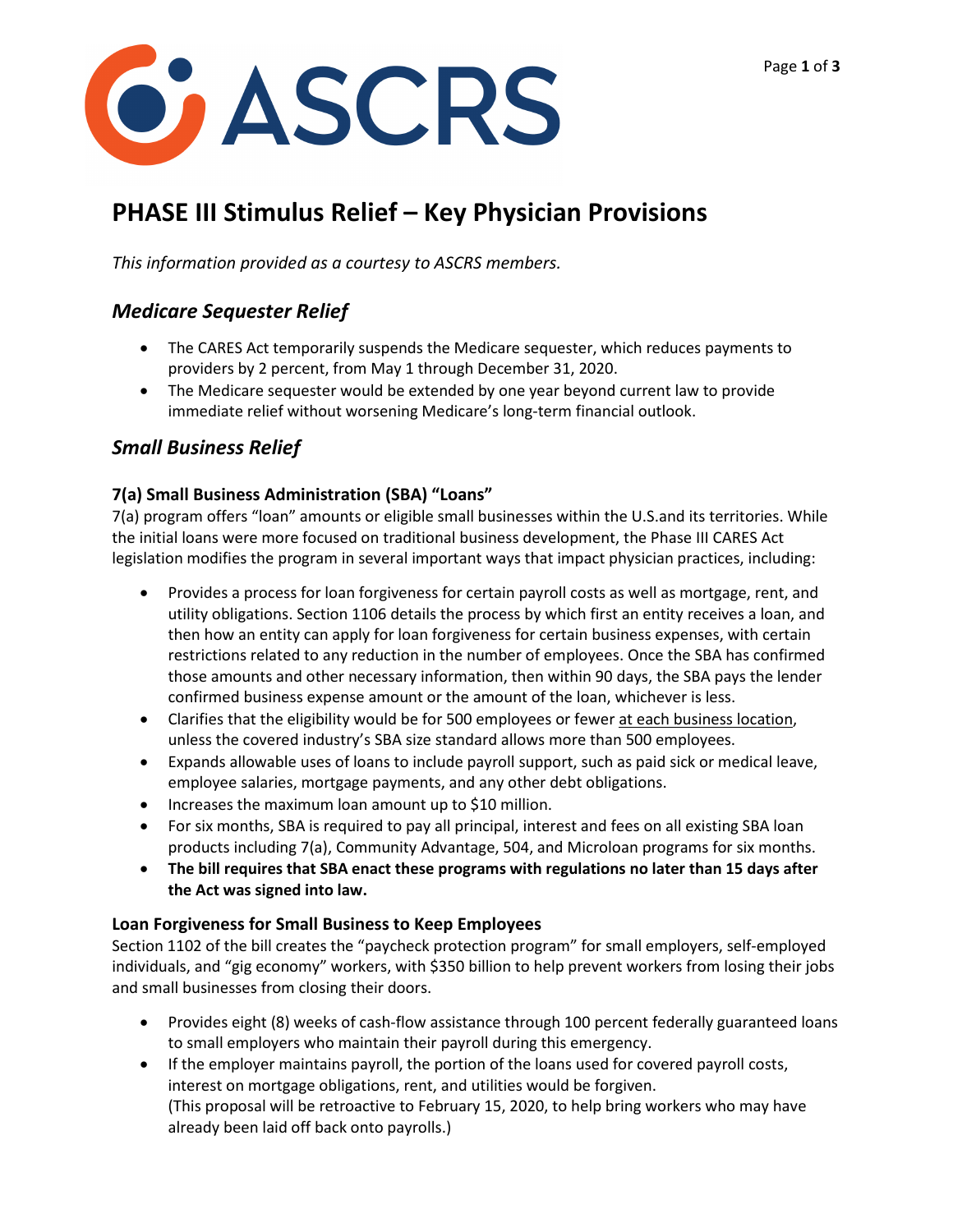#### **Public Health and Social Services Emergency Fund**

Division B of the CARES Act includes key language for a \$100 billion fund for health care services related to the COVID-19 Pandemic. Specifically, the funds are to prevent, prepare for, and respond to coronavirus, domestically or internationally, for necessary expenses to reimburse, through grants or other mechanisms, eligible health care providers for health care related expenses or lost revenues that are attributable to coronavirus. *The funds may not be used to reimburse expenses or losses that have been reimbursed from other sources or that other sources are obligated to reimburse.*

Definition of "eligible health care providers"- public entities, Medicare or Medicaid enrolled suppliers and providers, for-profit entities and not-for-profit entities not otherwise described in this provision as the Secretary may specify, within the United States (including territories), that provide diagnoses, testing, or care for individuals with possible or actual cases of COVID–19.

## *Telehealth*

- Appropriates \$185 million through Health Resources and Services Administration (HRSA) to support rural critical access hospitals, rural tribal health and telehealth programs. Medicare would reimburse for these services at a composite rate similar to payment provided for comparable telehealth services under the Medicare Physician Fee Schedule.
- Eliminates the requirement in Coronavirus Preparedness and Response Supplemental Appropriations Act of 2020 (Public Law 116-123) that limits the COVID-19 Medicare telehealth expansion authority during the COVID-19 emergency to situations where the physician or other professional has treated the patient in the past three years. This would enable beneficiaries to access telehealth, including in their home, from a broader range of providers, reducing COVID-19 exposure.
- Reauthorizes HRSA grant programs that promote the use of telehealth technologies for health care delivery, education, and health information services.
- Increasing Medicare telehealth flexibilities during emergency period. Allows the Secretary to waive the requirements under section 1834(m).
- HSAs will now be able to provide coverage pre-deductible for telehealth services.
- Includes a safe harbor for high deductible health plans that begin on or before Dec. 31, 2021, that provide pre-deductible coverage for telehealth and other remote care services.
- As determined by the HHS Secretary, during the emergency period, a physician or nurse practitioner may conduct a face-to-face encounter via telehealth.
- Allows patients to see doctors with whom they don't already have an established relationship.

### *Business Tax Provisions*

- Provides refundable payroll tax credits of up to \$5,000 for each employee available to eligible employers that have seen at least 50% reduction in revenue in the first quarter of 2020 compared to the first quarter of 2019, among other qualifying conditions. Available to small businesses, Section 501(c)(3)s and Section 501(c)(6)s, and others.
- Employers would be able to delay the payment of their 2020 payroll taxes for two years.
- Allows businesses to carry back losses from 2018, 2019, and 2020 to the previous 5 years, which will allow businesses access to immediate tax refunds.
- Fixes cost recovery for investments in Qualified Improvement Properties, which will allow businesses that made these investments in 2018 and 2019 to receive tax refunds immediately.
- Temporarily increases the amount of interest expenses businesses can deduct from the current 30 percent limitation to 50 percent.
- Enables businesses to immediately write off the costs of qualified improvement property.